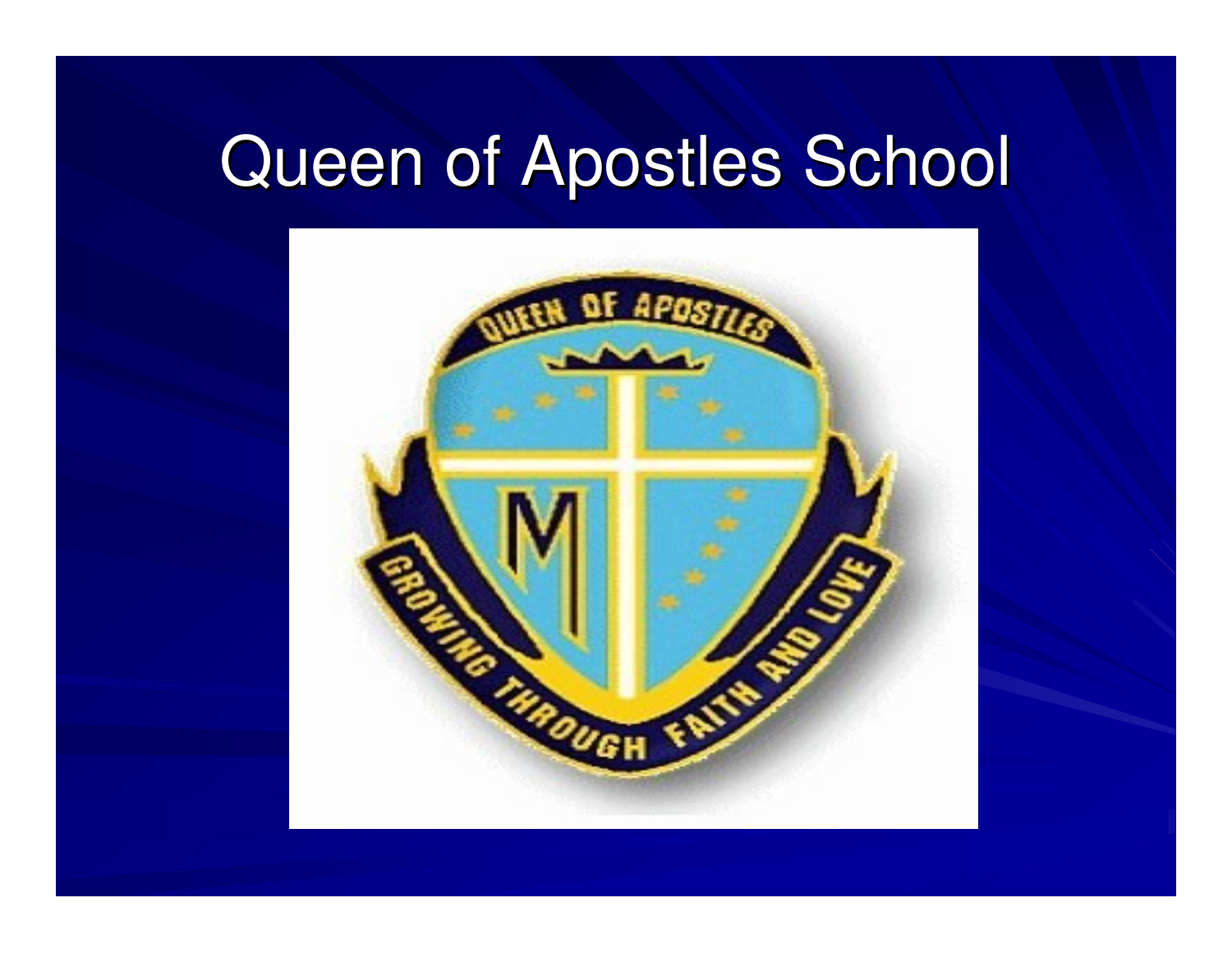In 1957, Archbishop Duhig asked Fr<br>"Jieheel Carew te establish e parish in Michael Carew to establish a parish in Stafford. The Archbishop already had land available on Sparkes Hill but the<br>siehene City Ceuneil wested the land to Brisbane City Council wanted the land to build a reservoir for the area. Archbishop Duhig then bought 4 acres 34.5 perches from the top of Mrs Frances Keong's <sup>45</sup> acre property on Stafford Road.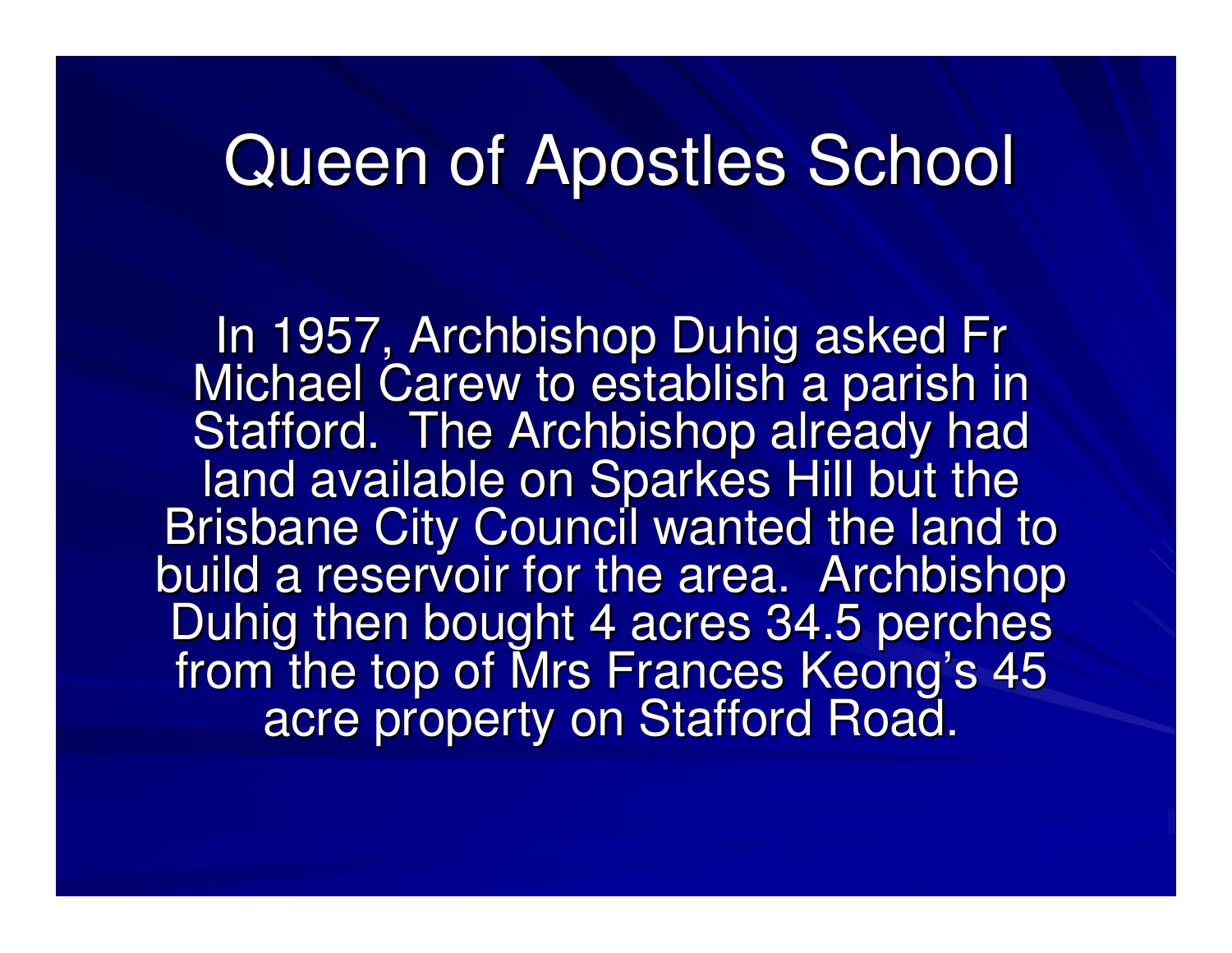

In 1957, 255 people attended the first mass held in a candy striped tent pitched on the site of the school oval on 28th April 1957.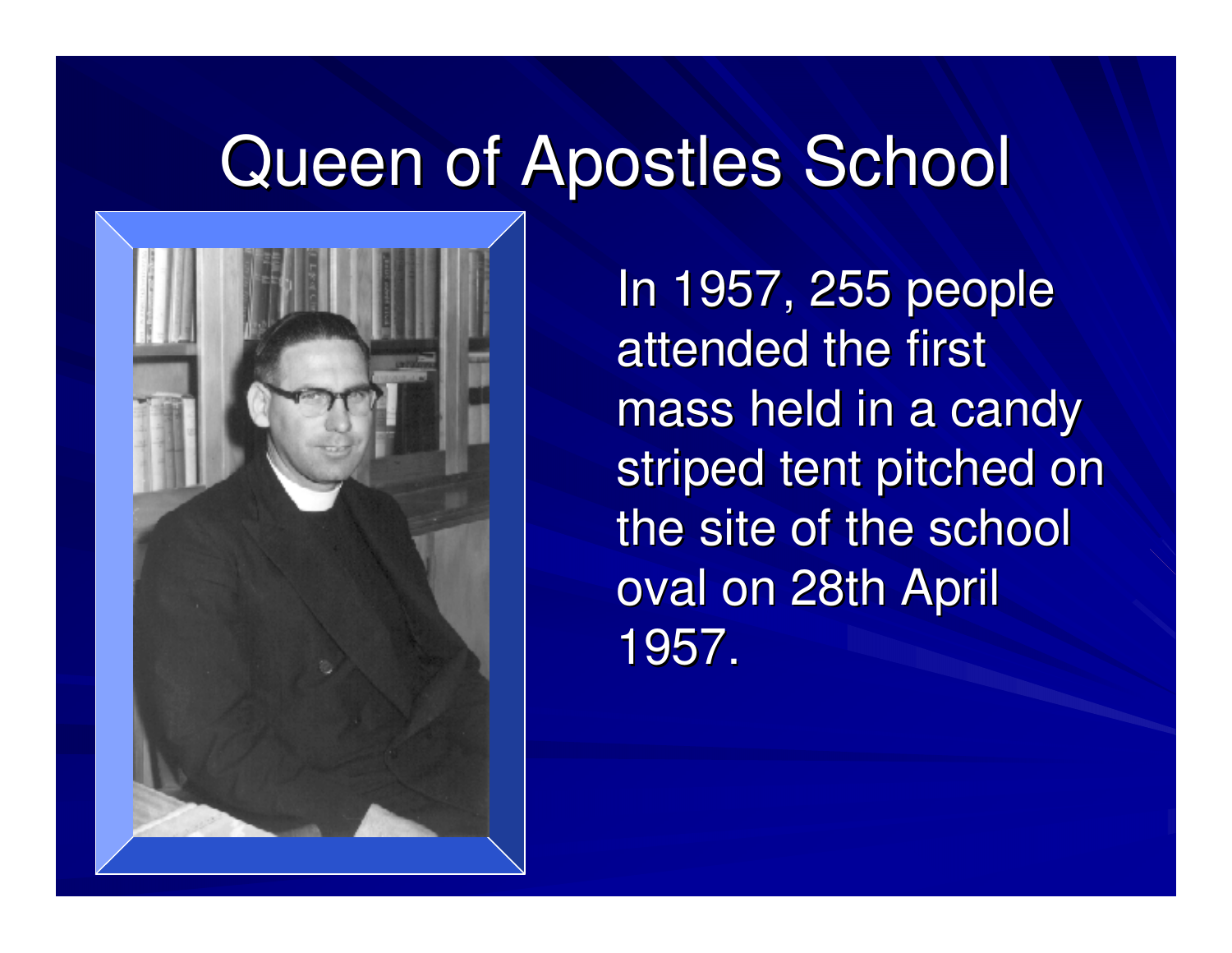In 1960, construction commenced on a four class school block of timber on brick. This is now the current Year Three classroom block. It was ready for the 1961 school year but no teaching sisters could be found for the school.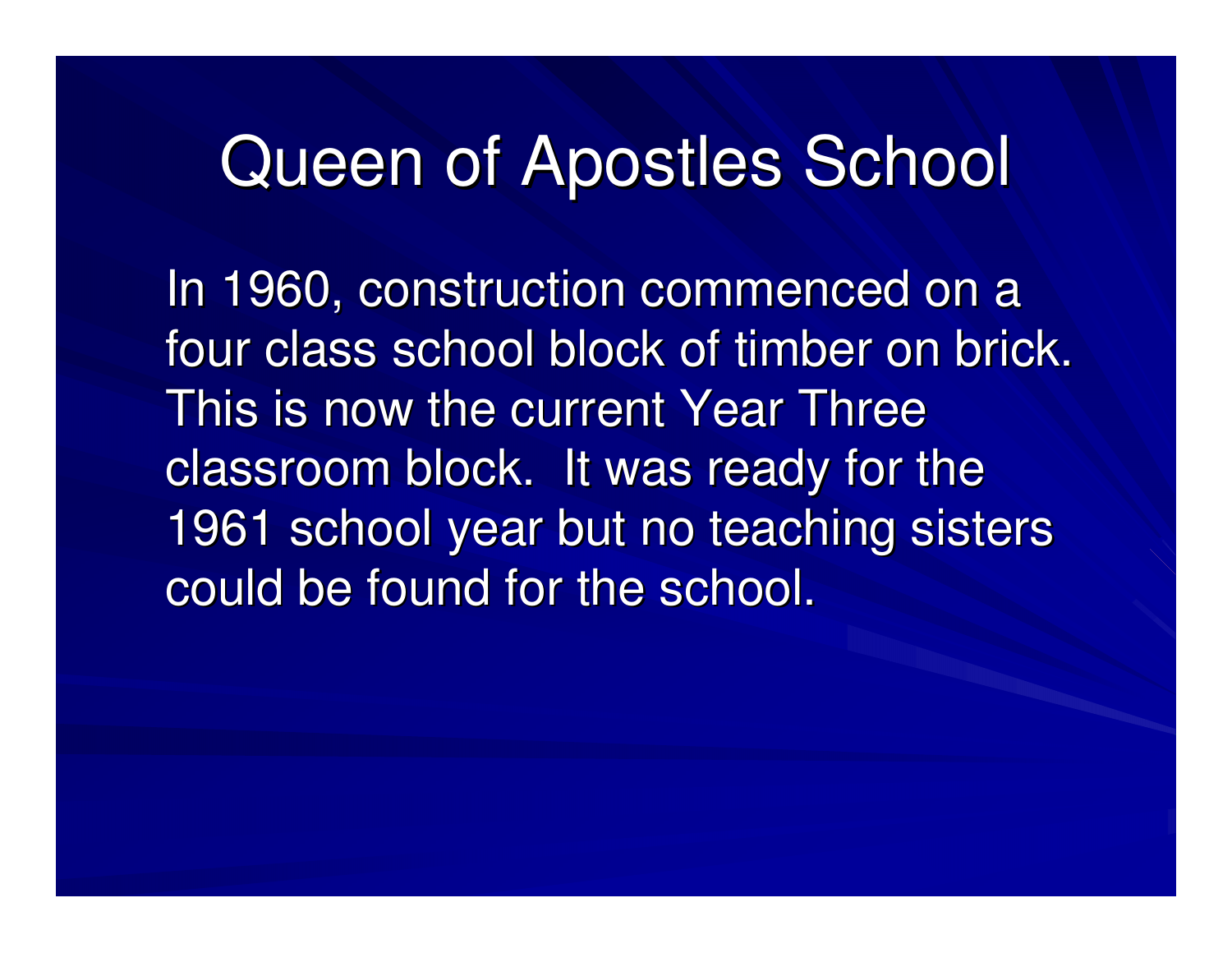Cardinal Gilroy had recently appealed to religious orders to send teachers to Asia and Papua New Guinea which had opened up to outside influence since World War 11. The Sisters of Mercy, the Franciscans and Good Samaritan Sisters responded to his request leaving a shortage of staff in Brisbane during a period of rapid growth in schools.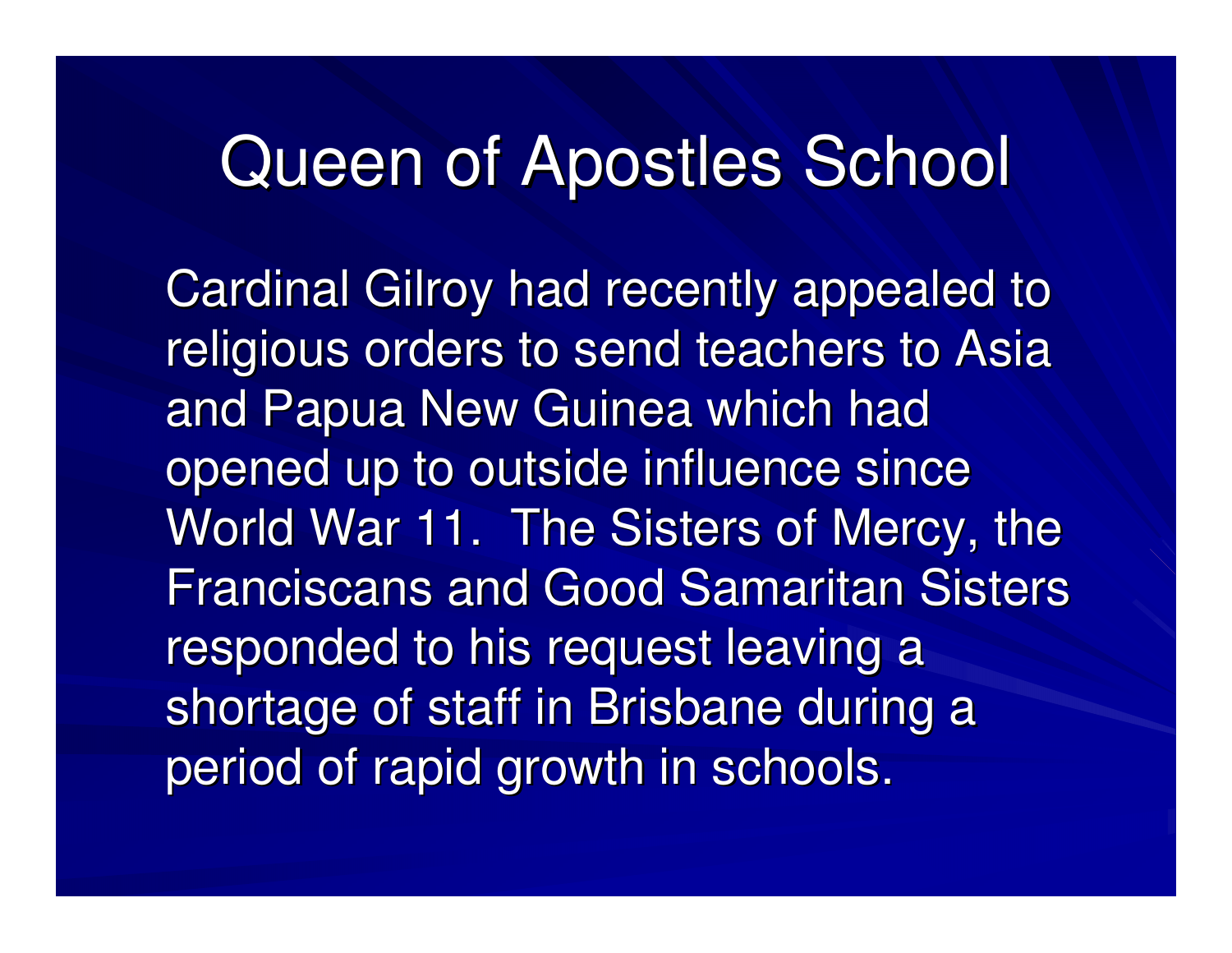Rescue came in the form of the Sisters of the Holy Family of Nazareth, whose first arrivals to Sydney in 1952 had been head hunted by Archbishop Duhig for the parishes of Kalinga and Bowen Hills.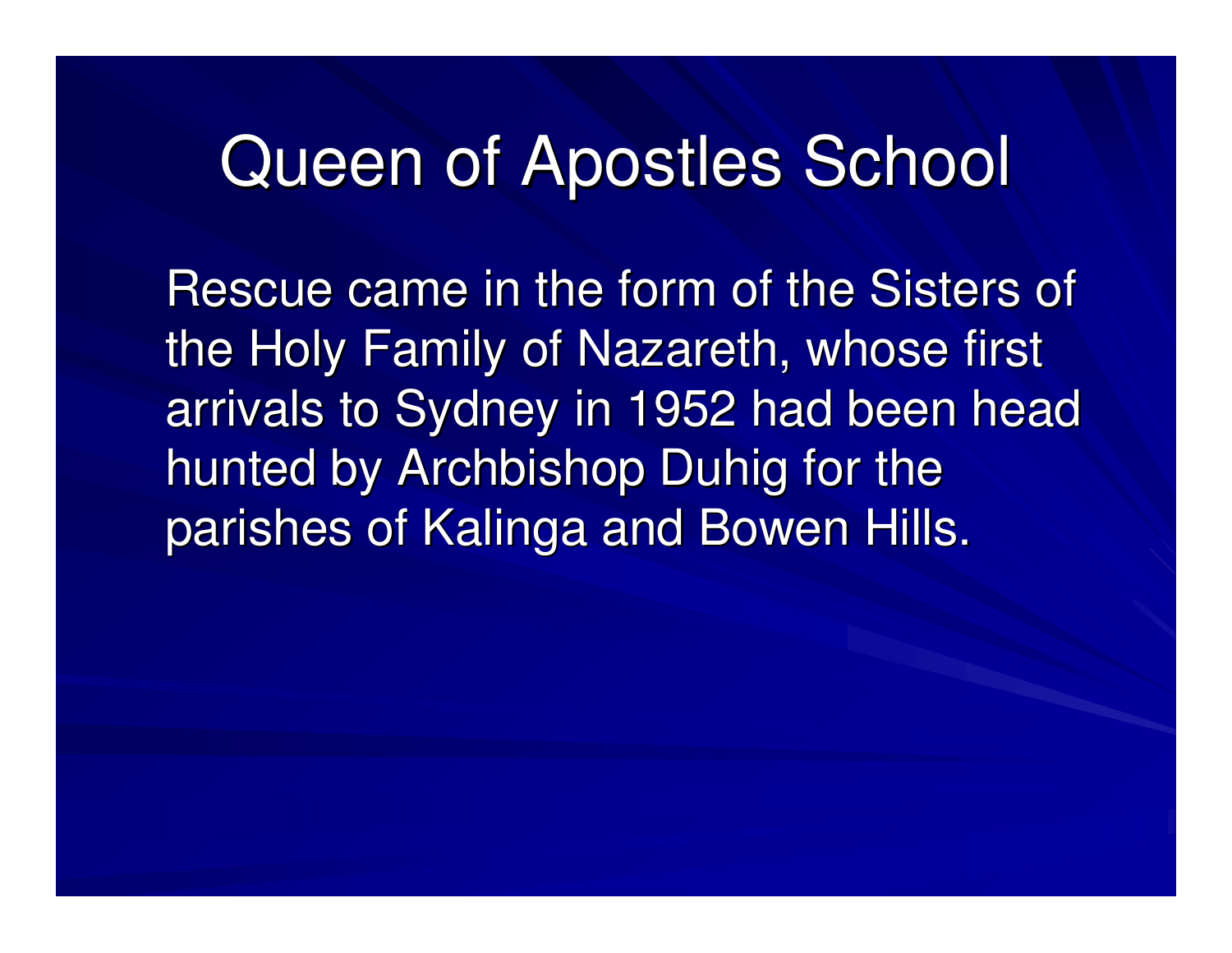Archbishop Duhig visited the sisters at Kalinga and in a matter of days had secured their services for the school.

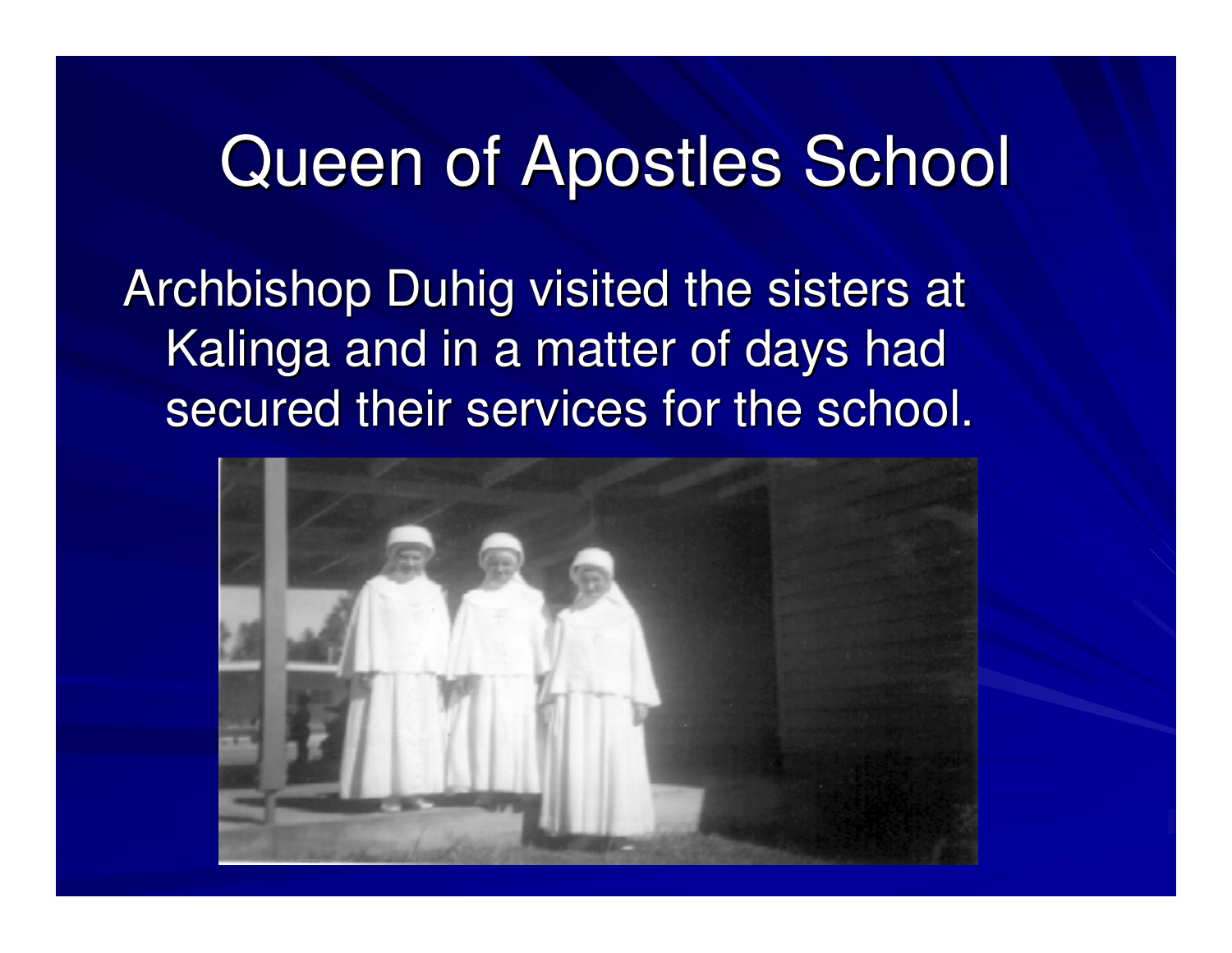The American vice –consul and 350 people attended the blessing and opening of the school by Archbishop Duhig in January 1962.

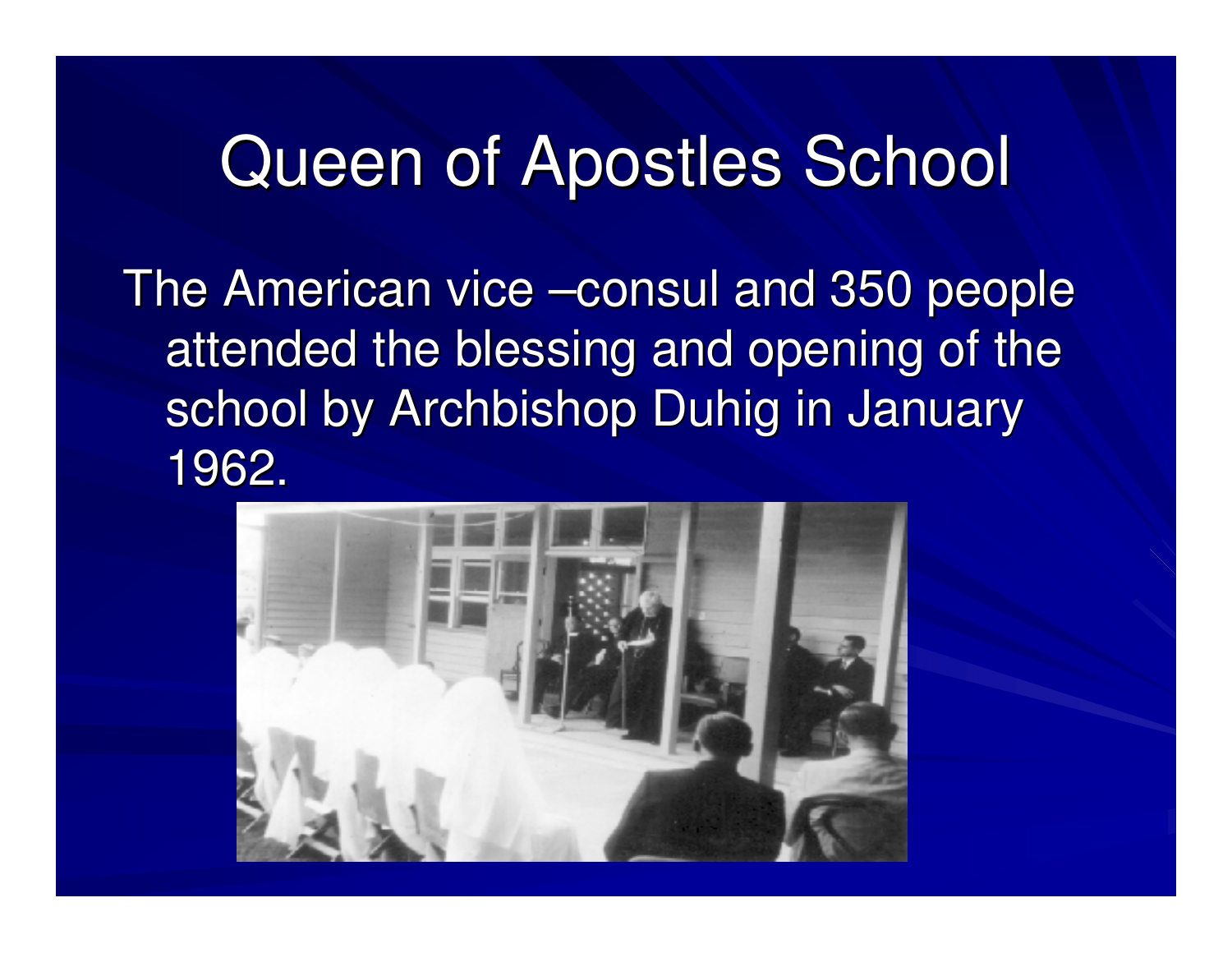190 students started in grades 1, 2 and 3 with three sisters, Sr Adria, Sr Bernadette and Sr Pius and one lay teacher Mrs Eileen Cameron who had taught at Padua when it opened in

1956.

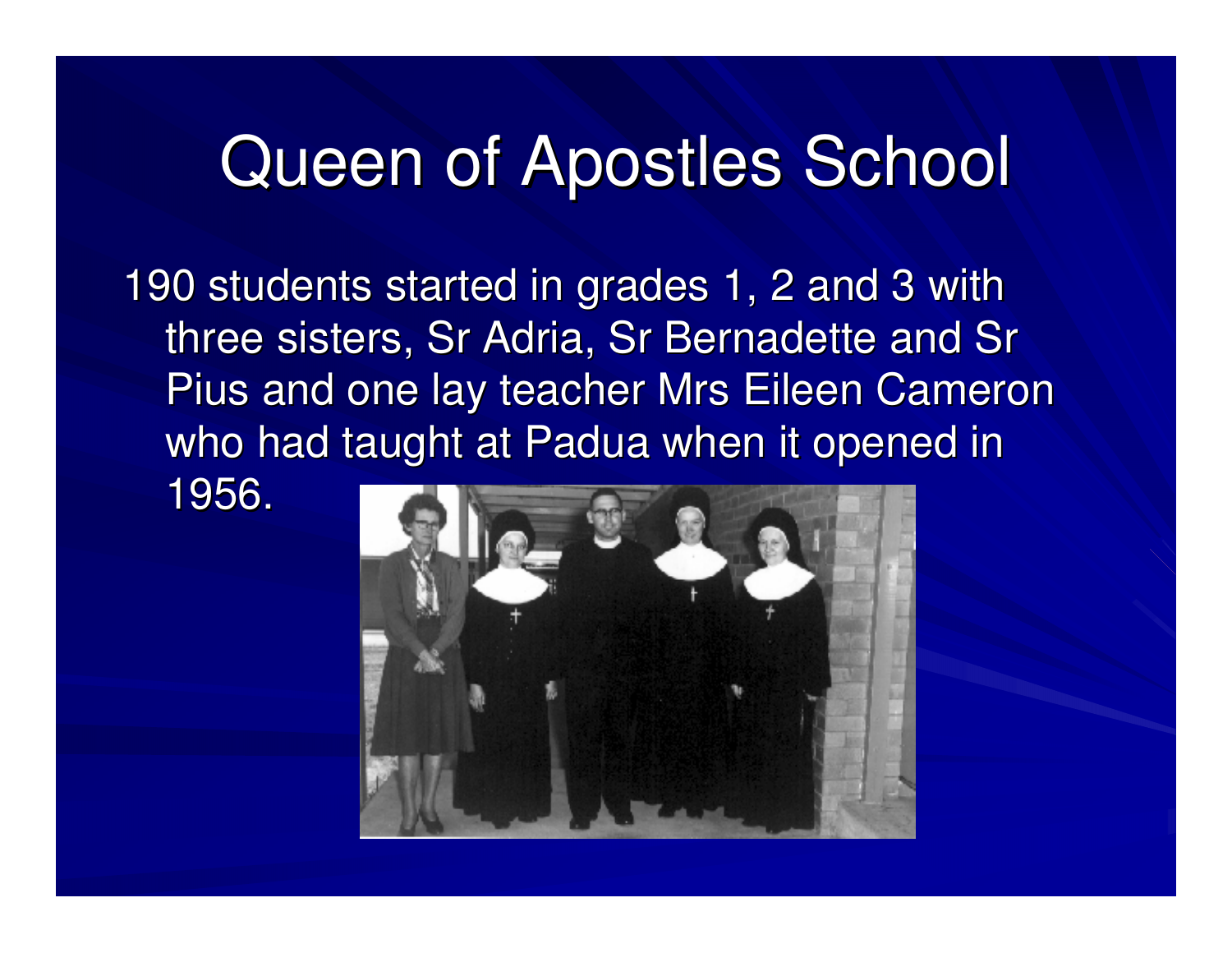For most of the first year, some mothers of the parish ferried the sisters to and from Kalinga by car. In his enthusiasm, Archbishop Duhig had promised to have the convent opened in six weeks, but it wasn't until August before the convent was completed. By 1966, there were 11 nuns on staff at the school.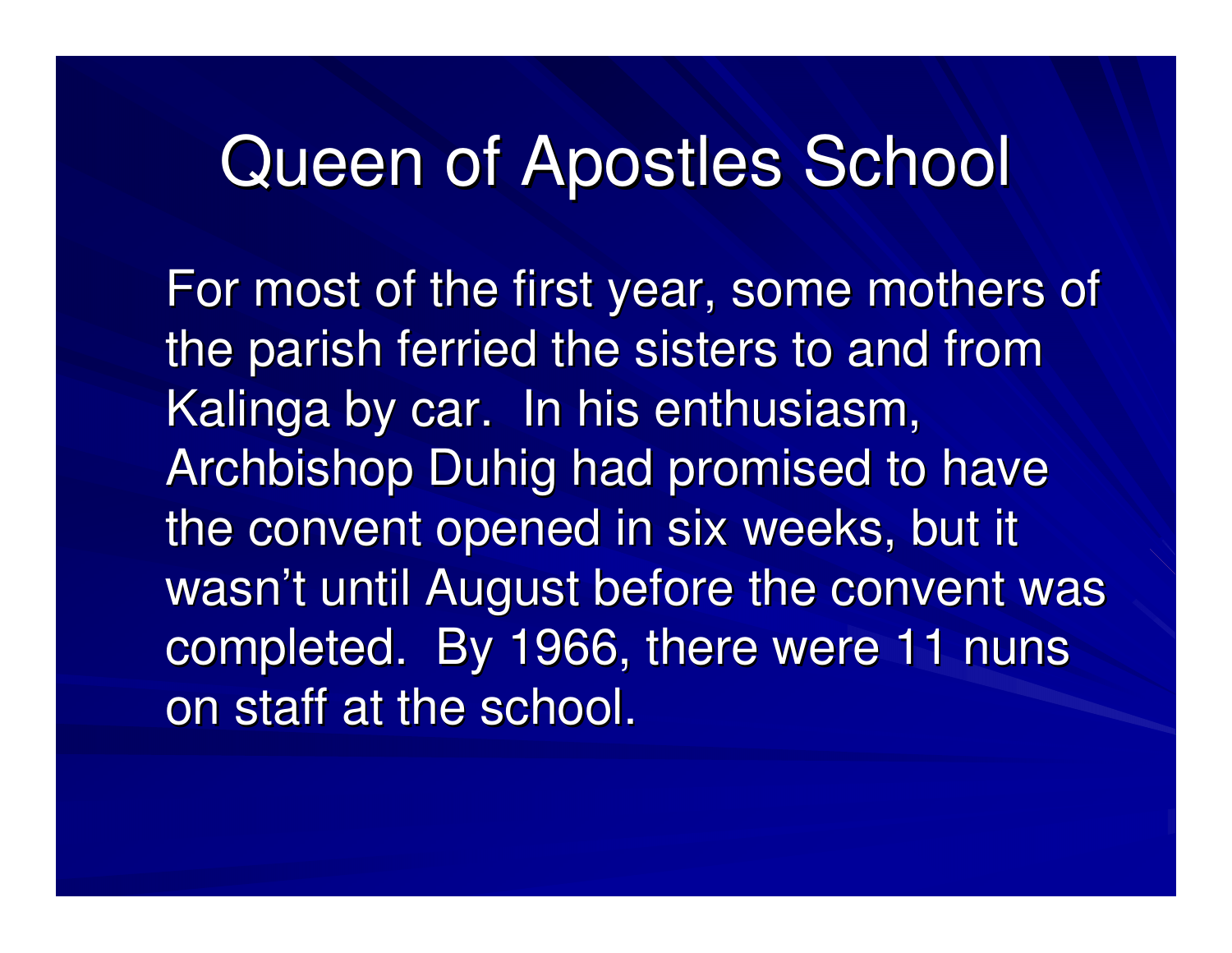In January 1963, the wing next to the assembly hall was opened so that there could be one each of grade 3 and 4 and two each of grades 1 and 2.

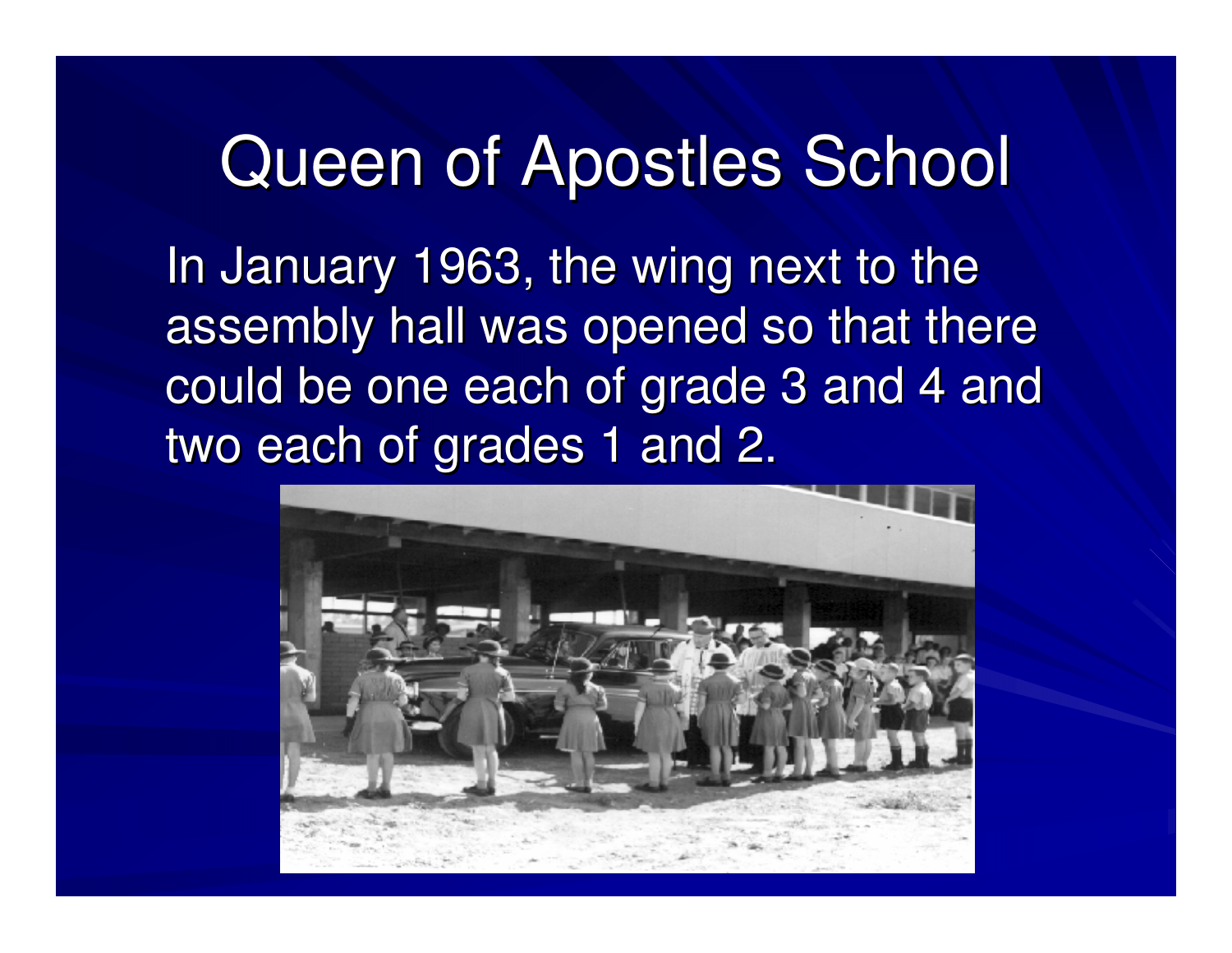While there was room, preschoolers were accepted in 1963 and 1964. The rapid growth of the school population reached its peak in 1967 when there were over 700 children on the roll.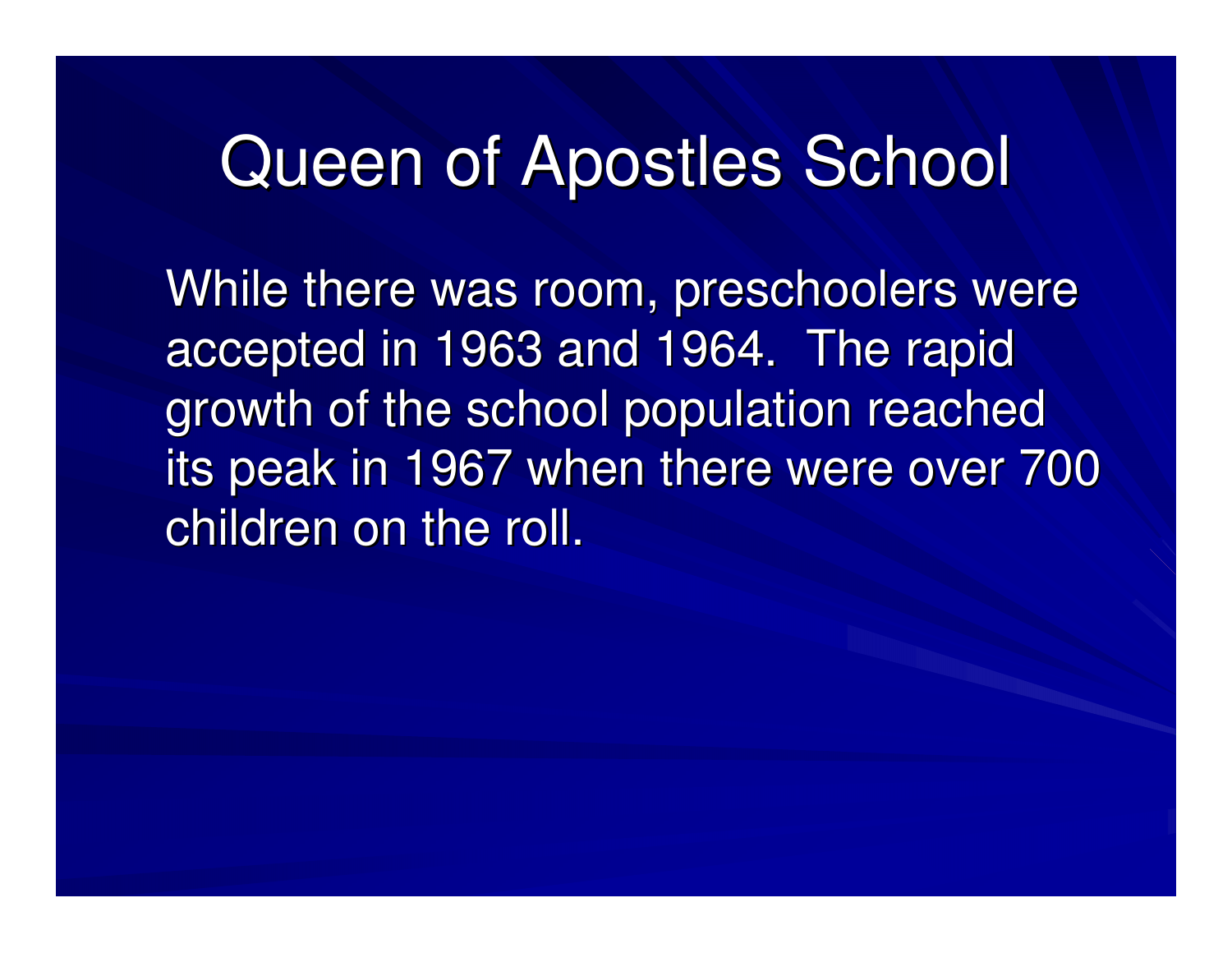By then, in 1965 a third block of three classrooms had been built and in 1969 the first classes were taken at Chuter Street. In 1974, two demountables were erected on the playground behind the church to house the overflow.